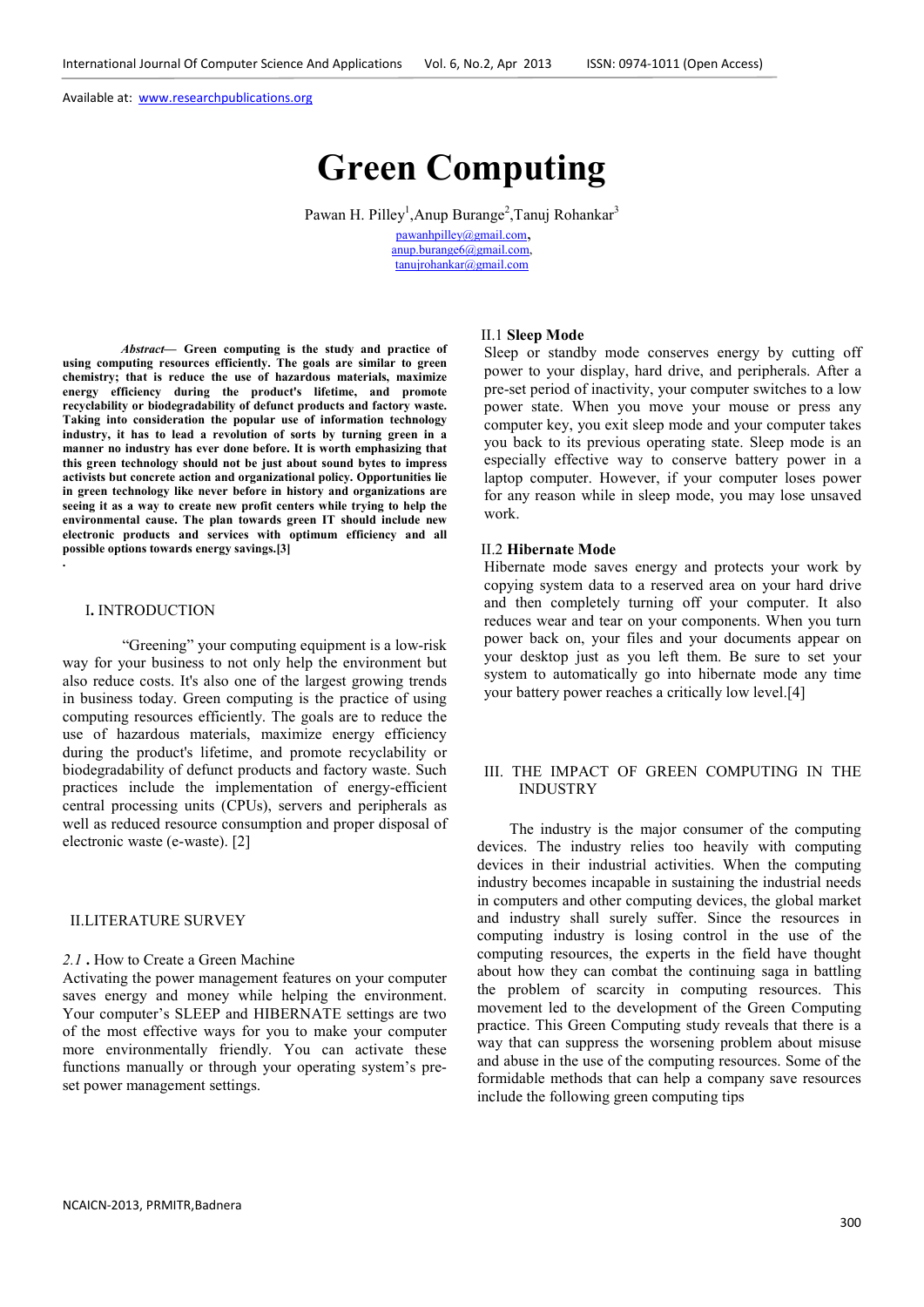#### III.1 **Virtualization**.

Virtualization is a technology that can help you save both hardware and software resources by creating a "similar environment" like an operating system or a peripheral device using your present resources. When the need for that virtualized application is over, then you can put back your original resource into its original state.

## III.2 **Power Management**.

The life of your physical devices relies on how effective and efficient you manage them. One of the classic examples is the efficient use of the portable system battery. By using the power management feature of your system, you can actually disable some features of your system that consumes too much battery usage. Not only will this save electric charging fee but also saving your battery from easily being worn out.[5]

# IV **.** WHY GO GREEN?

Green computing is a very hot topic these days, not only because of rising energy costs and potential savings, but also due to the impact on the environment. Energy to manufacture, store, operate, and cool computing systems has grown significantly in the recent years, primarily due to the volume of systems and computing that companies now heavily rely upon. Computing power consumption of companies has reached a critical point.

 For example, an Ecommerce business with 100,000 servers can easily spend up to \$20 million a year on server power. Add another \$10 million for a/c cooling and it tops \$30 million a year in power alone. Clearly there is a huge potential for savings in their infrastructure. Despite the huge surge in computing power demands, there are many existing technologies and methods by which significant savings can be made. This series is dedicated to the ways a typical organization can reduce their energy footprint while maintaining required levels of computing performance.

So why should a company promote green, or energy efficient computing?

**Climate Change:** First and foremost, conclusive research shows that CO2 and other emissions are causing global climate and environmental damage. Preserving the planet is a valid goal because it aims to preserve life. Planets like ours, that supports life, are very rare.

**Savings:** Green computing can lead to serious cost savings over time. Reductions in energy costs from servers, cooling, and lighting are generating serious savings for many corporations.

**Reliability of Power:** As energy demands in the world go up, energy supply is declining or flat. Energy efficient systems helps ensure healthy power systems. Also, more companies are generating more of their own electricity, which further motivates them to keep power consumption  $low.[6]$ 

## V. ANALYSIS & DESIGN

EPEAT (Electronic Products Environmental Assessment Tool) -registered computer products have reduced levels of cadmium, lead, and mercury to better protect human health, and are easier to upgrade and recycle, in addition to meeting the government's Energy Star guidelines for energy efficiency. By buying EPEAT registered products purchasers are significantly contributing to reducing the environmental impacts of their computers.

### **NComputing—an architecture that changes the green equation**

NComputing systems are a major leap forward in green computing. More than15, 000 organizations in over 80 countries have used NComputing to slash their carbon footprint and electric consumption.

The NComputing virtualization software works on a standard Windows or Linux PC. Each user's monitor, keyboard, and mouse connect to the shared PC through a small and durable NComputing access device.

The device itself has no CPU, memory, or moving parts—so it is easy to deploy and maintain. It also consumes very little power. [9]



*Figure No.1: Share 1 PC with up to 30 users with NComputing virtual desktops* 

**The Battery Life Challenge: Balancing Performance and Power**



*Figure No. 2: Where does your power go? This chart shows power Consumption in an average laptop*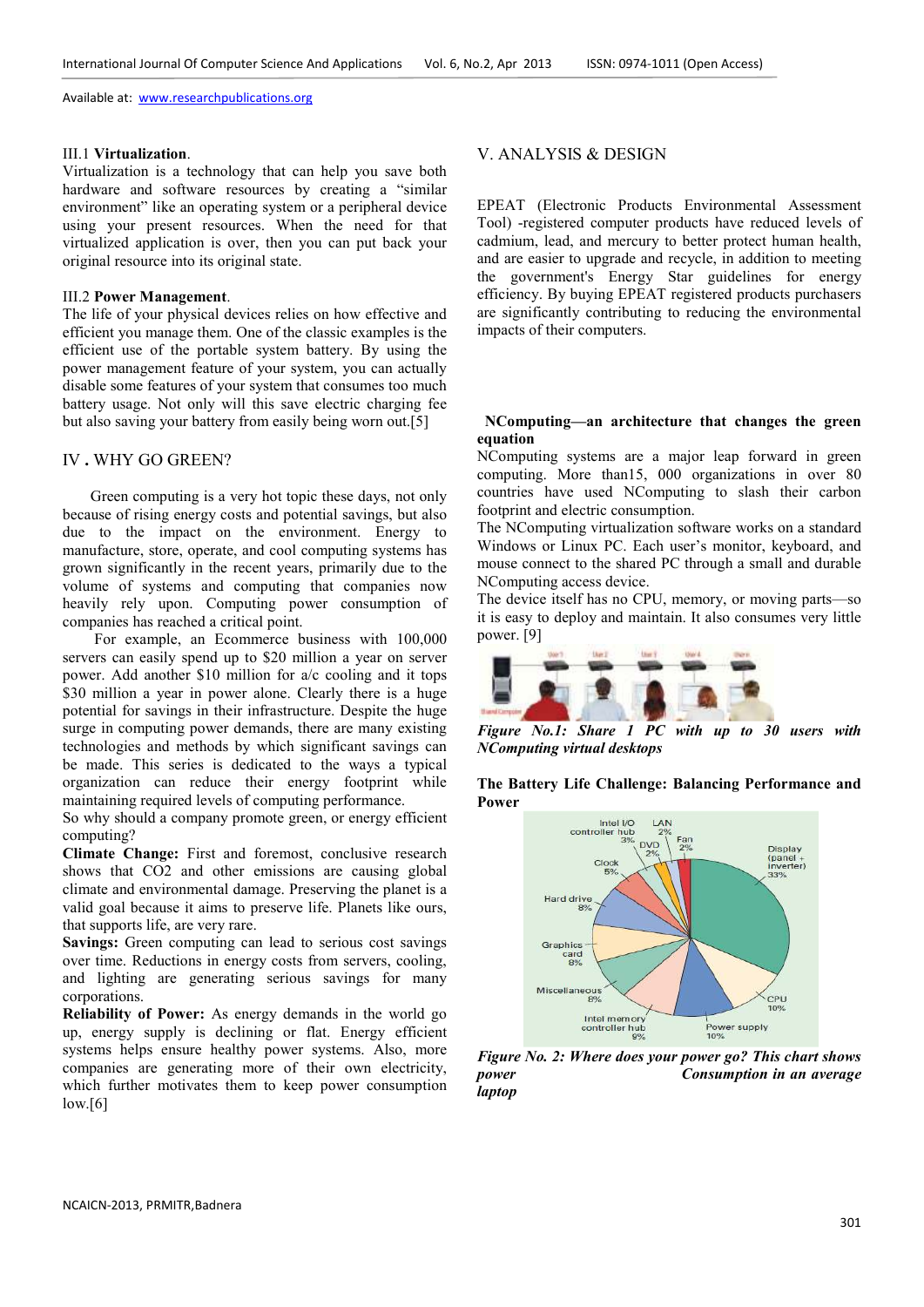#### **Three Costly Computer Myths You should never turn off your computer.**

Your computer is designed to handle 40,000 on/off cycles. If you are an average user, that's significantly more cycles than you will initiate in the computer's five to sevenyear-life. When you turn your computer off, you not only reduce energy use, you also lower heat stress and wear on the system.

## **Turning your computer off and then back on uses more energy than leaving it on.**

The surge of power used by a CPU to boot up is far less than the energy your computer uses when left on for more than three minutes.

# **Screen savers save energy.**

This is a common misconception. Screen savers were originally designed to help prolong the life of monochrome monitors. Those monitors are now technologically obsolete. Screen savers save energy only if they actually turn off the screen or, with laptops, turn off the backlight.[4]

V.1 EPA Article by Enesta Jones:

Numerous environmental benefits of buying highperformance, environmentally friendly computer equipment are highlighted in the first annual report issued by the Green Electronics Council. The report, called "*The Environmental Benefits of the Purchase or Sale of EPEAT Registered Products in 2006,"* states that the purchase of more than 36 million EPA approved computer desktops, laptops and monitors has led to a significant reduction in greenhouse gas emissions. Some highlights from the report show that the computer equipment has helped to:

- Save 13.7 billion kWh of electricity, enough to power 1.2 million U.S. homes for a year;
- Save 24.4 million metric tons of primary materials, equivalent to the weight of 189 million refrigerators;
- Prevent 56.5 million metric tons of air emissions (including greenhouse gas emissions);
- Prevent 1.07 million metric tons of carbon equivalent greenhouse gas emissions, equivalent to removing 852,000 cars from the road for a year;
- Prevent 118,000 metric tons of water pollutant emissions;
- Reduce the amount of toxic materials used by 1,070 metric tons, equivalent to the weight of 534,000 bricks, including enough mercury to fill 157,000 household fever thermometers; and
- Avoid the disposal of 41,100 metric tons of hazardous waste, equivalent to the weight of 20.5 million bricks.<sup>[1]</sup> .

# VI*.* IMPLEMENTATION

#### **Ways to Implement Green computing**

- Use of toxic materials like lead can be replaced by silver and copper.
- Making recycling of computers (which is expensive and time consuming at present) more effective by recycling computer parts separately with an option of reuse or resale.
- Future computers could knock 10 percent off their energy use just by replacing hard drives with solidstate, state, or flash, memory, which has no watt-hungry moving parts.
- Buy and use a low power desktop or a laptop computer (40-90 watts) rather a higher power desktop (e.g. 300 watts)
- Find out the normal operating power (watts) required.
- The maximum power supply (up to 1kW in some modern gaming PCs) is not as important as the normal operating power, but note that power supply efficiency generally peaks at about 50-75% load.
- Idle state represents 69 to 97% of total annual energy use, even if power management is enabled.
- Computer power supplies are generally about 75% efficient; to produce 75W of DC output they require 100 W of AC input and dissipate the remaining 25 W in heat.
- Higher-quality power supplies can be over 80% efficient; higher energy efficiency uses less power directly, and requires less power to cool as well. As of 2007, 93% efficient power supplies are available.
- Thin clients can use only 4 to 8 watts of power at the desktop as the processing is done by a server.
- For desktops, buy a low power central processing unit (CPU). This reduces botpower consumption and cooling requirements.
- Buy hardware from manufacturers that have a hardware recycling scheme, and recycle your old computer equipment rather than sending it to.
- Turn your computer and monitor off when you are not using it.
- Enable hibernation using the power management settings. Standby does not save as much power.
- Replace your CRT screen with an LCD screen.[7]

# VII. SAVE OUR ENVIRONMENT

# **"Save the Planet, Save Your Equipment, Save Money"**

• **10 Tips for Green Computer Use**